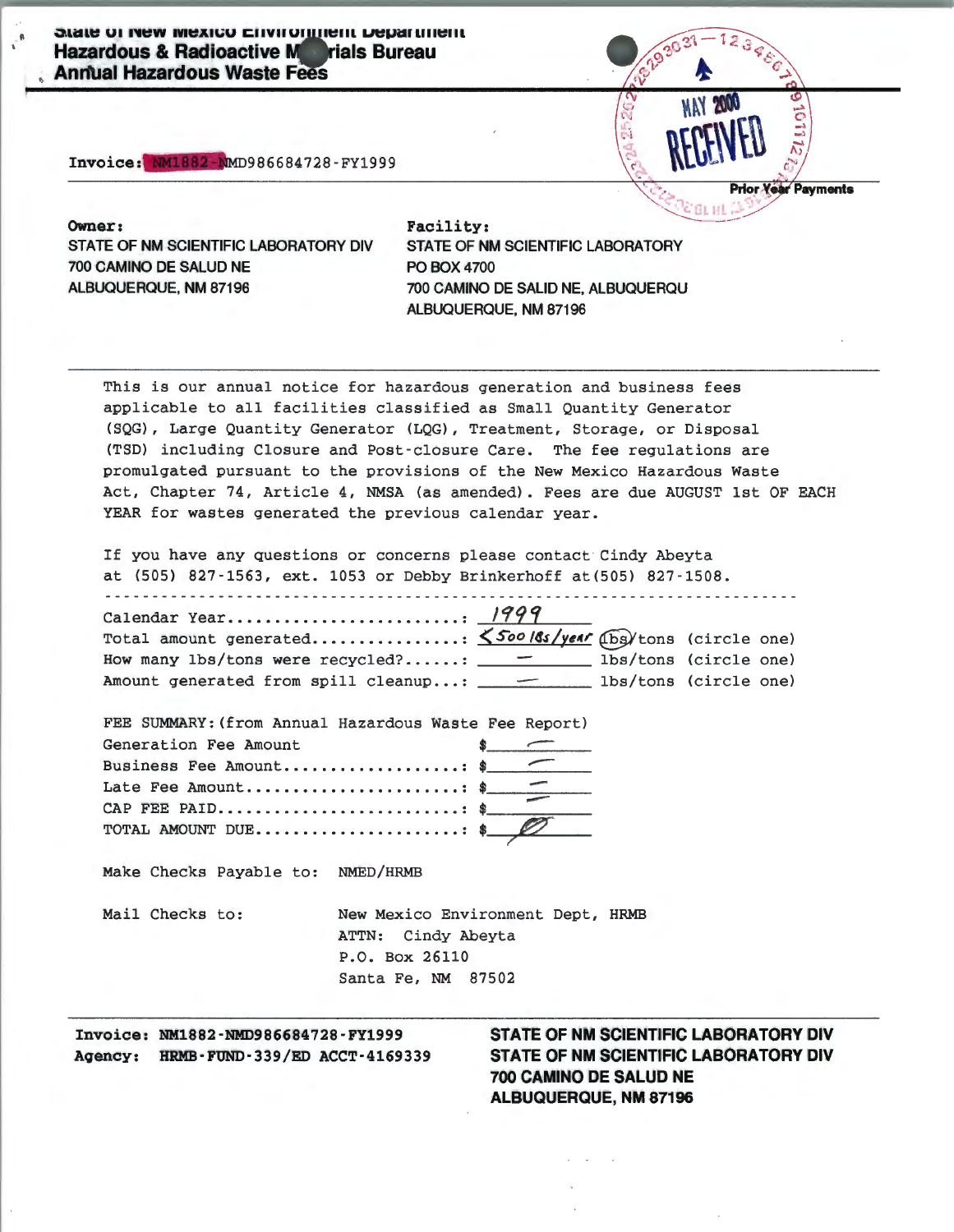## **NEW MEXICO ENVIRONMENT DEPARTMENT HAZARDOUS AND RADIOACTIVE MATERIALS BUREAU ANNUAL HAZARDOUS WASTE FEE REPORT**

### Note: Complete and returned this report with your invoice and payment

### **NECTHON TE** TALCOUR TENTROINDAMENTOS AND TIDISNIBUS ASSION

| Facility Name: STATE OF N.M. SCIENTIFIC LAO DIV. |  |                           |                            |  |
|--------------------------------------------------|--|---------------------------|----------------------------|--|
| EPA Identification Number: NM 0986684728         |  |                           | <b>Phone:</b> $841 - 2500$ |  |
| Facility Address: 700 CAMINO DE SAlude           |  |                           |                            |  |
| Mailing Address: P.O. BOX 4700                   |  |                           |                            |  |
|                                                  |  | ABQ N.M. ROMAN 87196-4700 |                            |  |
| Facility Contact: Dir. OF QA                     |  |                           |                            |  |
| <b>Title:</b><br>SAFETY OFFICE                   |  |                           |                            |  |

The New Mexico Hazardous Waste Generator Fees are comprised of two parts, a Business Fee and a Generation Fee. The Business Fee is determined by your generator status and the Generation Fee is determined by the amount of non-recycled hazardous waste, which is generated by the facility. It is important to note that your generator status is determined by adding the recycled and non-recycled hazardous waste generated by your facility each month.

## **Generator Status:**

- If you generate 220 lbs. (100 kg.) or less of hazardous waste (recycled and non-recycled) per month, you are a Conditionally Exempt Small Quantity Generator (CESQG).
- If you generate more than 220 lbs. (100 kg.) but less than 2,200 lbs. (1000 kg.) of  $\rightarrow$ hazardous waste (recycled and non-recycled) per month, you are a Small Quantity Generator (SQG).
- If you generate more than 2,200 lbs. (1000 kg.) of hazardous waste (recycled and nonrecycled) per month, you are a Large Quantity Generator (LQG).

IF YOU GENERATED SOG OR LOG QUANTITIES IN ANY CALENDAR **NOTE:** MONTH, THAT IS YOUR GENERATOR STATUS FOR THE CALENDAR YEAR. COMPLETE SECTION II TO DETERMINE YOUR GENERATOR STATUS AND **GENERATION FEE.** 

> IF YOU ARE A CESQG, YOU DO NOT OWE ANY FEES. PLEASE COMPLETE THIS FORM AND RETURN TO OUR OFFICE.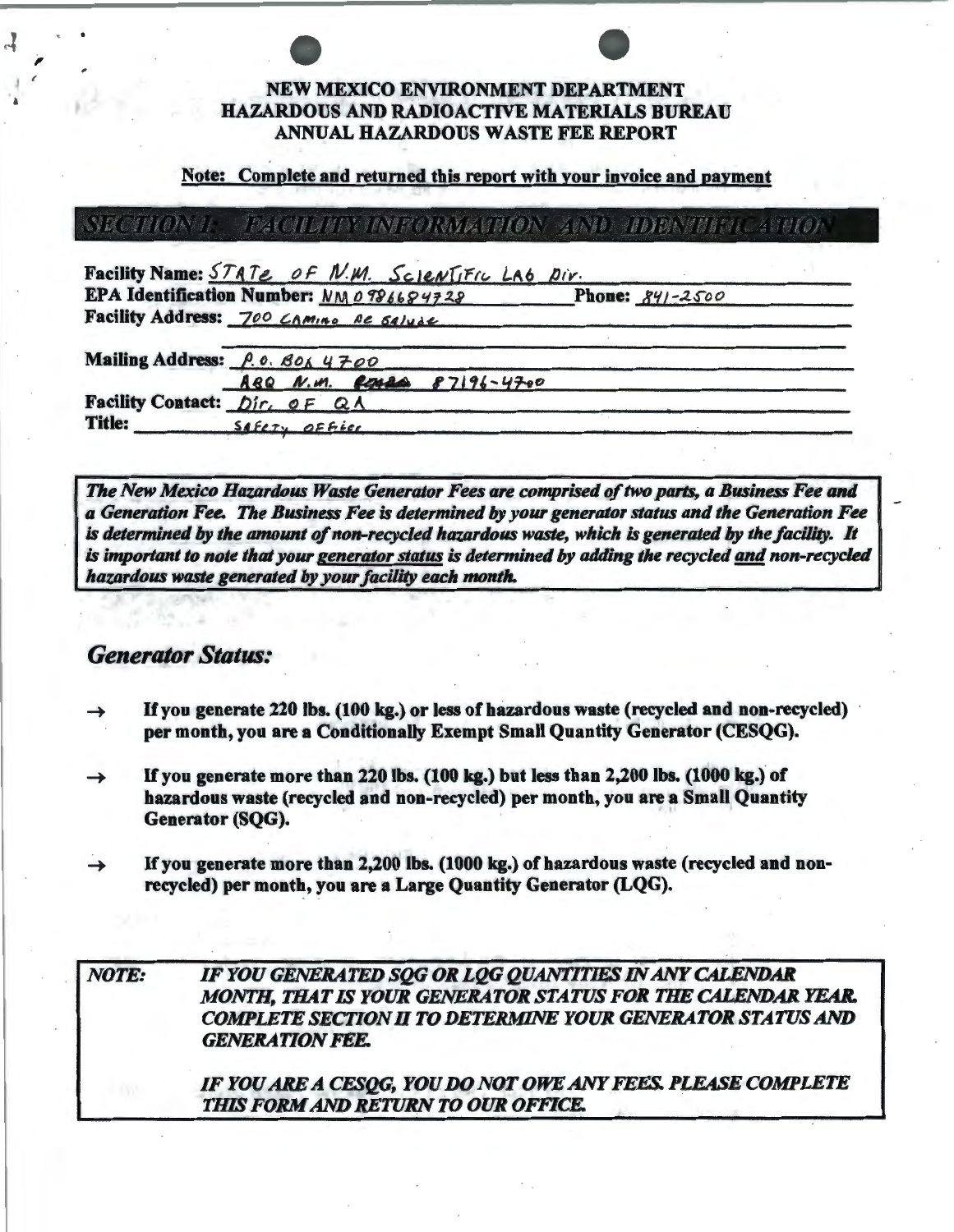TIE 2000/020 GENERATEDNA

' .. ,

To calculate the annual generation, use the schedule below. Enter the total amount of hazardous waste generated per month and then subtract the amount of recycled hazardous waste per month. The difference is the amount of non-recycled hazardous waste for which you owe a fee.

| <b>Month</b>     | <b>Total Hazardous Waste</b>                                                                                   | <b>Recycled</b> | <b>Non-Recycled</b> |
|------------------|----------------------------------------------------------------------------------------------------------------|-----------------|---------------------|
| <b>January</b>   |                                                                                                                |                 |                     |
| <b>February</b>  |                                                                                                                |                 |                     |
| <b>March</b>     |                                                                                                                |                 |                     |
| <b>April</b>     |                                                                                                                |                 |                     |
| <b>May</b>       |                                                                                                                |                 |                     |
| June             |                                                                                                                |                 |                     |
| July             | the finance of the contract of the contract of the contract of the contract of the contract of the contract of |                 |                     |
| <b>August</b>    |                                                                                                                |                 |                     |
| <b>September</b> |                                                                                                                |                 |                     |
| <b>October</b>   |                                                                                                                |                 |                     |
| <b>November</b>  |                                                                                                                |                 |                     |
| <b>December</b>  |                                                                                                                |                 |                     |
|                  |                                                                                                                |                 |                     |

# ZINNIEZIE GENERATIONENEK

1. Small Quantity Generators shall pay the following fees based on the average monthly amount of non-recycled hazardous waste generated.

Pounds per month Fee per year

TOTALS

-76 et Pa

二十万円の下

Enter appropriate amount

=

2. Large Quantity Generators at a site shall pay the following fees for non-recycled hazardous waste generated for the reporting year, if both hazardous waste and hazardous wastewater were generated at the site, the generator must determine the amounts for each to calculate the fee. Use the following fee schedules for these calculations.

a. \$.01 per pound of hazardous waste generated at the site.  $$.01$  per pound of hazardous waste generated at the site.<br>lbs. for the reporting year X  $$.01 =$ 

b. \$.01 per ton for wastewater designated a hazardous waste solely because it exhibits a hazardous characteristic.

tons for the reporting year  $X$  \$.01 =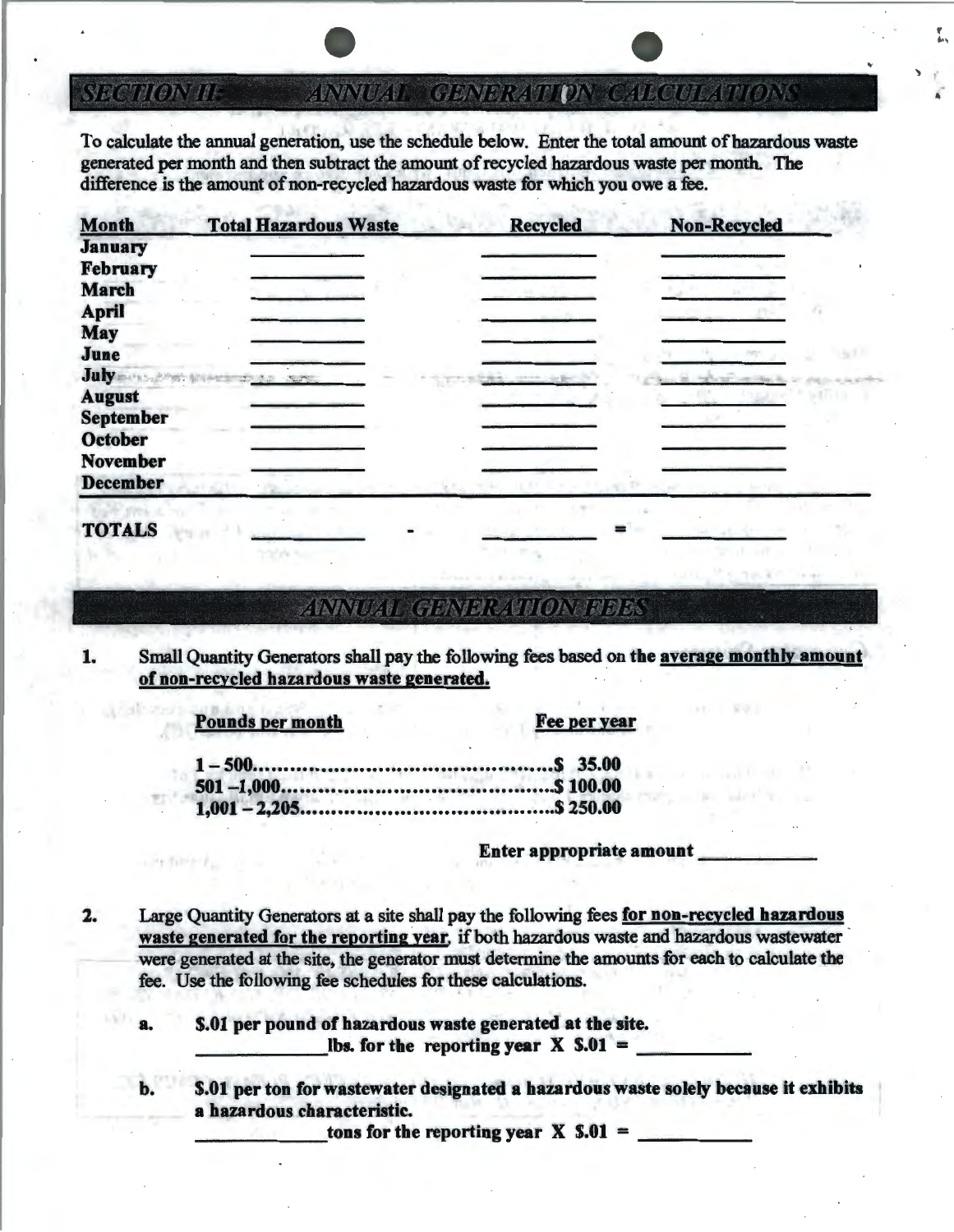CAP FEES: The aggregate amount of annual generation, imported waste compensating and business fees to be paid per person [as defined at 20 NMAC 4.3.107(B)(12)] for any year based on this Part (20 NMAC 4.3) shall be limited to:

*Example:* If *your facility is a treatment, storage and disposal facility and generates non-recyclable hazardous waste in amounts which will exceed a total fee greater than the amounts given in the above table, you only* pay *the CAP fee indicated.* 

### **BUSY NESS THRES SECTION III**

J

Based on the generator status determined from Section II, check the appropriate category for this facility and pay the appropriate Business Fee.

| <b>Conditional Exempt Small Quantity GeneratorS</b> | 0.00 |
|-----------------------------------------------------|------|
|                                                     |      |
|                                                     |      |

PASY DUE THEE

Fees owed for previous years are calculated the same as above and are then multiplied by 1%. This amount is multiplied by the number of months that the fee is past due:

Calculated Fee  $x \frac{1}{6} x$  Number of months past due = Late fee

Example:  $$235 \times .01 \times 10 \text{ months} = $23.50$ 

This late fee is added to the calculated fee and the administrative charge of \$100 for the total back fee owed for that year:

Calculated Fee  $+$  Late Fee  $+$  \$100 = Total Past Due Fee

Example:  $$235 + $23.50 + $100 = $358.50$ 

If you are paying past due fees for multiple years, you pay the administrative charge one time only. The fees for, each year are due on August 1st of the next year. Example: Fees for 1993 were due on August 1, 1994. Please calculate past due fees and enter them below: